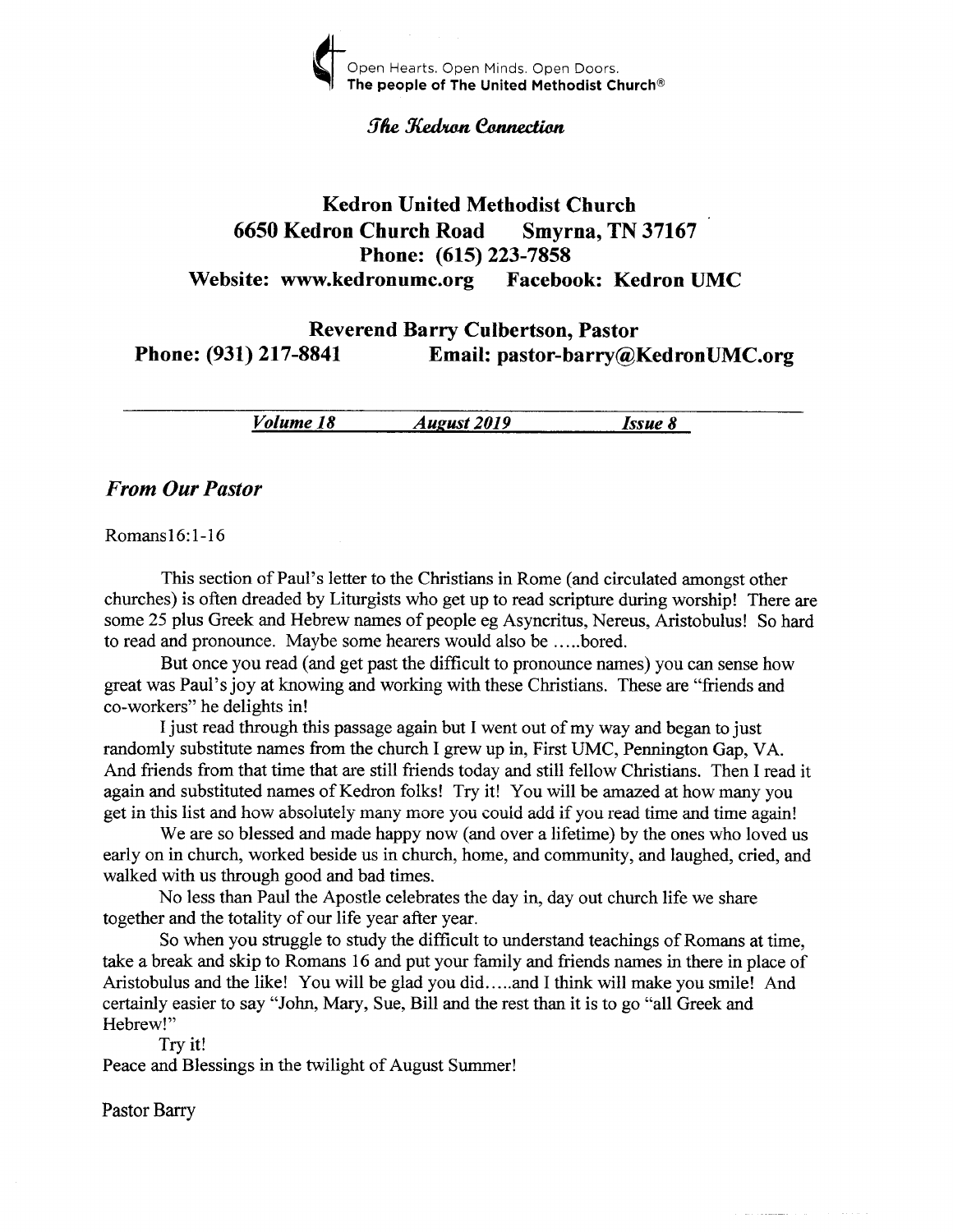# Men's Breakfast

The Men's Breakfast will be Saturday, August 3. Breakfast will be served at 8:00 a.m. in the fellowship hall.

#### No August Fellowship Supper

There will be no First-Wednesday Fellowship Supper in August. Our hosting the Rutherford County Laity will be our Supper of the month.

#### Youth

Our Youth Faith Formation study group is active. There are several participants. Watch for news of their activities. We are grateful for our children and youth, their leaders, and all who have worked with and supported them and their adult leaders.

# Bible Study

The Bible Study led by Rev. Travis Perry continues. The group meets at his home on Tuesdays at 9:30 a.m. The address is 1215 Ledbury Dr., Smyrna.

#### Bucket Offerings

In August our bucket offerings at Sunday morning worship will be donated to the Salvation Army. This donation will be used to purchase backpacks and school supplies for students.

#### Food Bank

You may bring food donations for the iocal food bank on the first and second Sundays of the month. Place the donations on the pew in the narthex. The food will be delivered to the food bank. The suggested item for August is baby food. All non-perishable foods are accepted and appreciated.

# **Project Transformation**

An intern for Project Transformation spoke to us during worship service on July 14. She was working in Woodbury. It was interesting to leam more about this work with children. Our Administrative Council had earlier voted to make a cash contribution to the project.

# Laity

The Rutherford County Laity Fellowship will meet at Kedron on August 26. Each month this group of laity meets at a different United Methodist church in the county.

The meeting begins with dinner provided by the host church. The laity members pay for their meal. Dinner begins at 6:30 p.m.

We hope that everyone who can will help us provide the food. The meat will be furnished. We need Kedron people to bring vegetables, salads, breads and desserts. The church will be open at 5:30 p.m. with someone there to receive the food.

After dinner there will be a program. Pastor Barry is planning our program.

# Creek Peak

The Smyrna Parks representative reported that there were 37 and 31 at the last two events of 2019. Staffwere very complimenkry of our creek critters and our hospitality in giving them access. Well done Kedron!

# Whose Letter Has This Benediction?

'Now to him who is able to keep you from falling, and to make you stand without blemish in the presence of his glory with rejoicing, to the only God our Savior, through Jesus Christ our Lord, be glory, majesty, power, and authority, before all time and now and forever. Amen." **NRSV** 

(hint book of Jude)

Job 36:5 spoken by Elihu was the July Newsletter quotation.

# Happy Birthday to:

| Sunya Sprinkle | August 4  |
|----------------|-----------|
| Aiden Sarkan   | August 13 |
| Naomi Lee      | August 23 |
| Tom Root       | August 25 |
|                |           |

#### Happy Anniversary to:

| $\mathbf{m}$                           |          |
|----------------------------------------|----------|
| Shannon & Shana Stacey                 | Aug. $5$ |
| Revs. Barry & LeNoir Culbertson Aug. 7 |          |
| Larry & Fay Fraley                     | Aug. 16  |
| Frank & Linda Pagello                  | Aug. 24  |